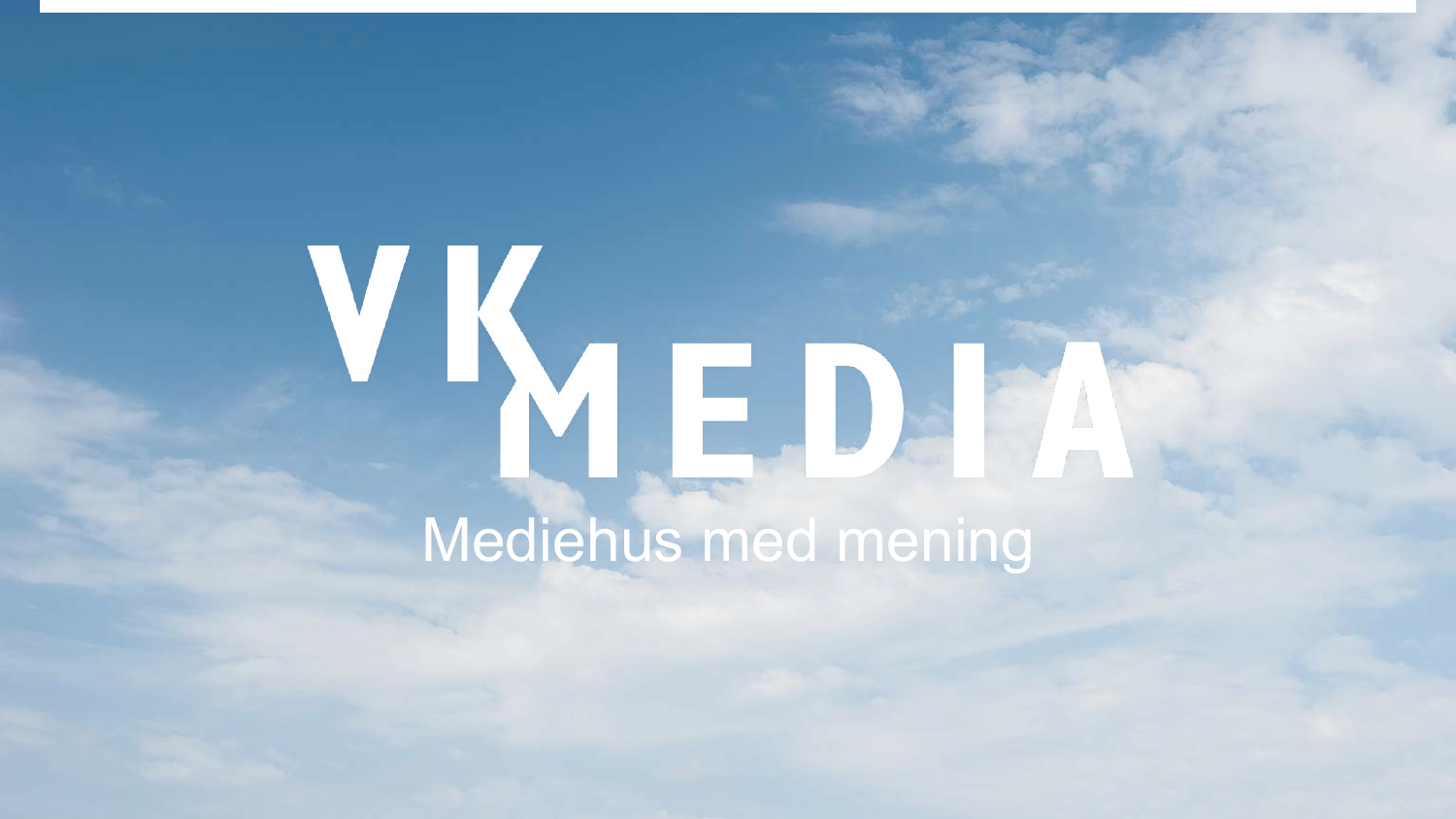## **VK Media**

Local, independent group with two dailys and one monthly newspapaper. Main product: Västerbottens-Kuriren liberal newspaper founded in 1900 Based in Umeå, Sweden Largest newspaper in the northern region of Sweden **Total circulation: 26 977** Digital subscriptions: 7 557 (28%)

vk.se: 4 000 000 pageviews/week 350 000 unique visitors/week



Digital subscriptions



## VKNEDIA

**VK FOLKBLADET** 



RIXEM **STAR** Jippo **DAILY.** 



<mark>i</mark> Geogle<br>I Partner

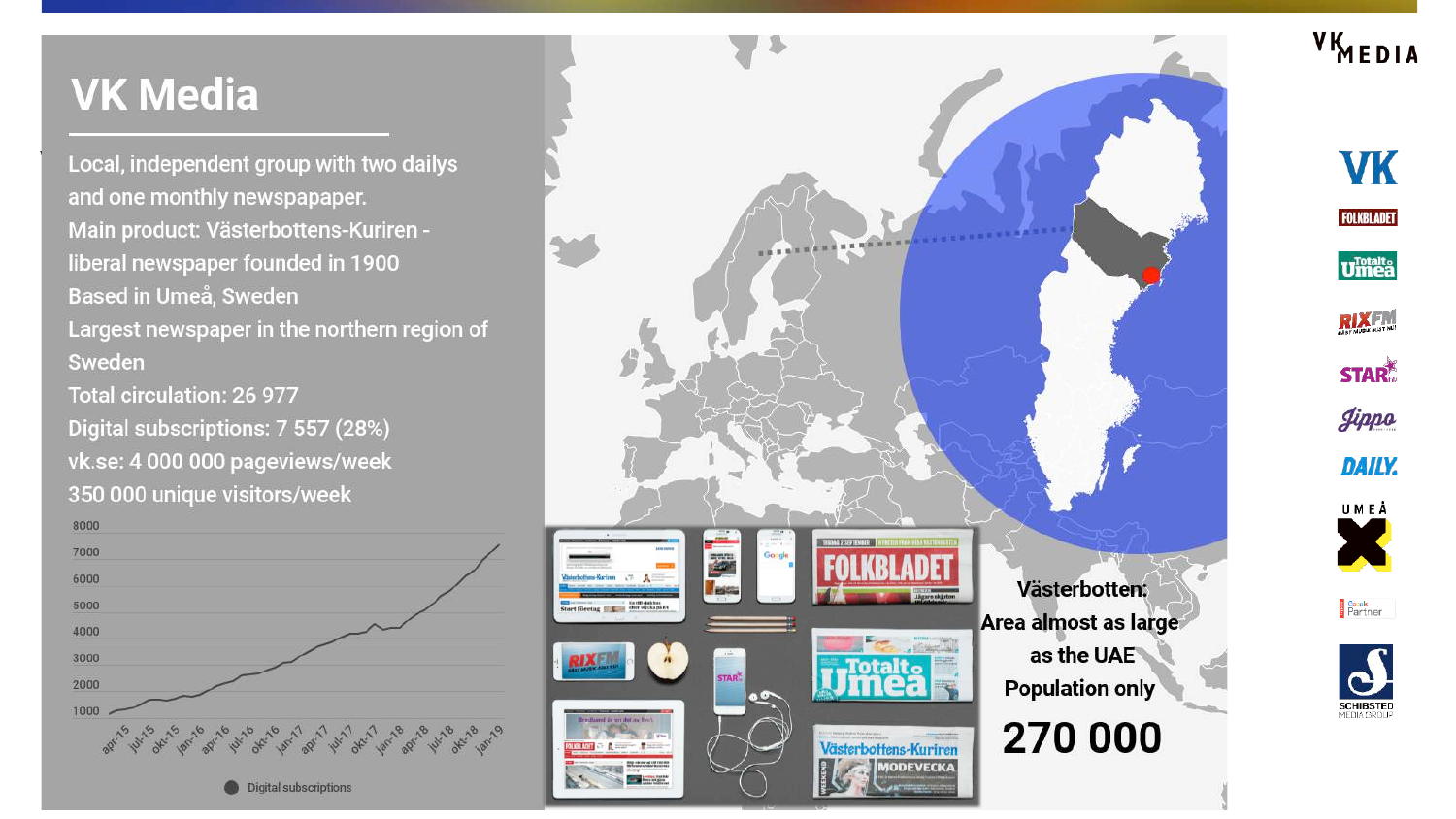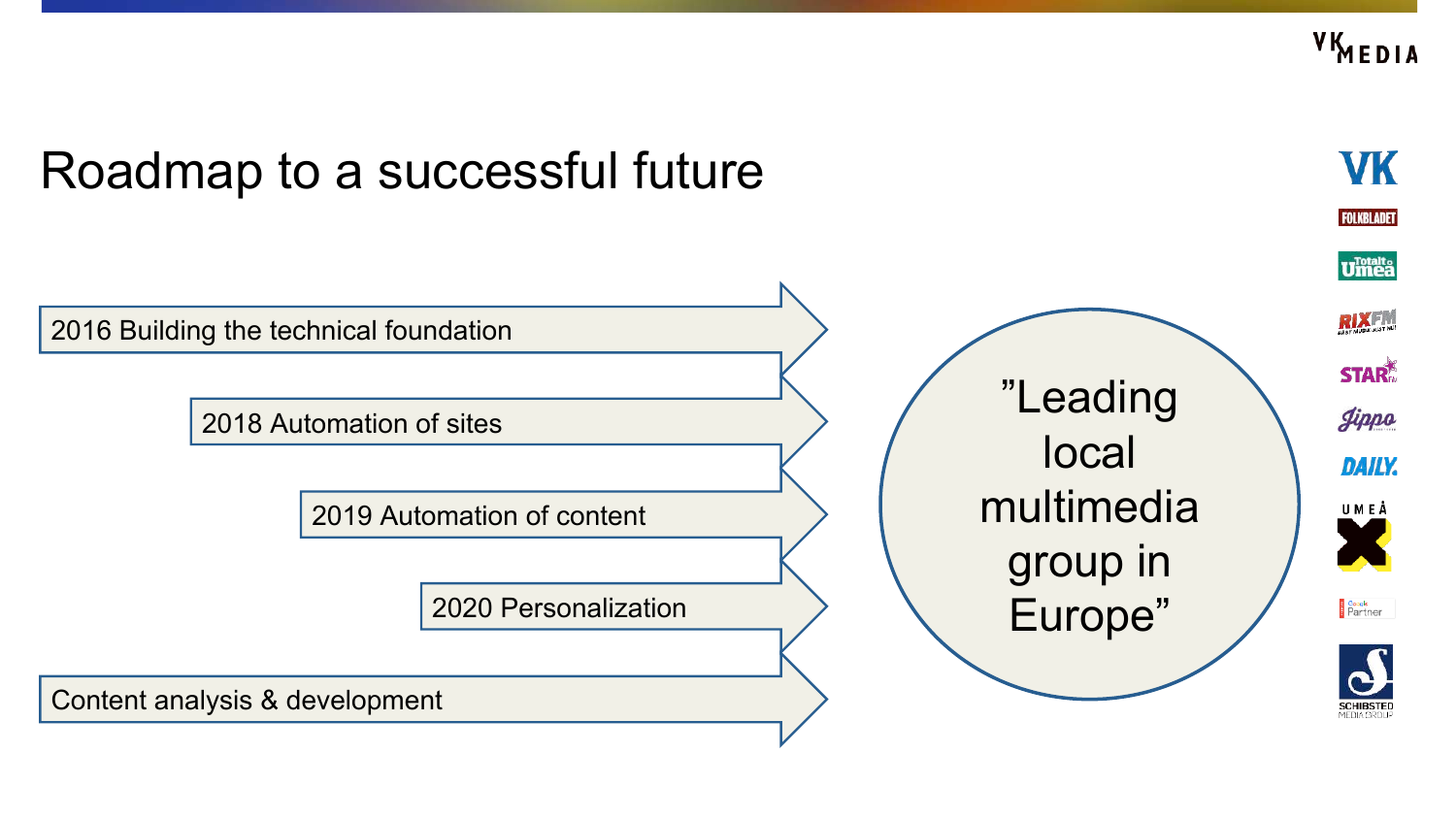



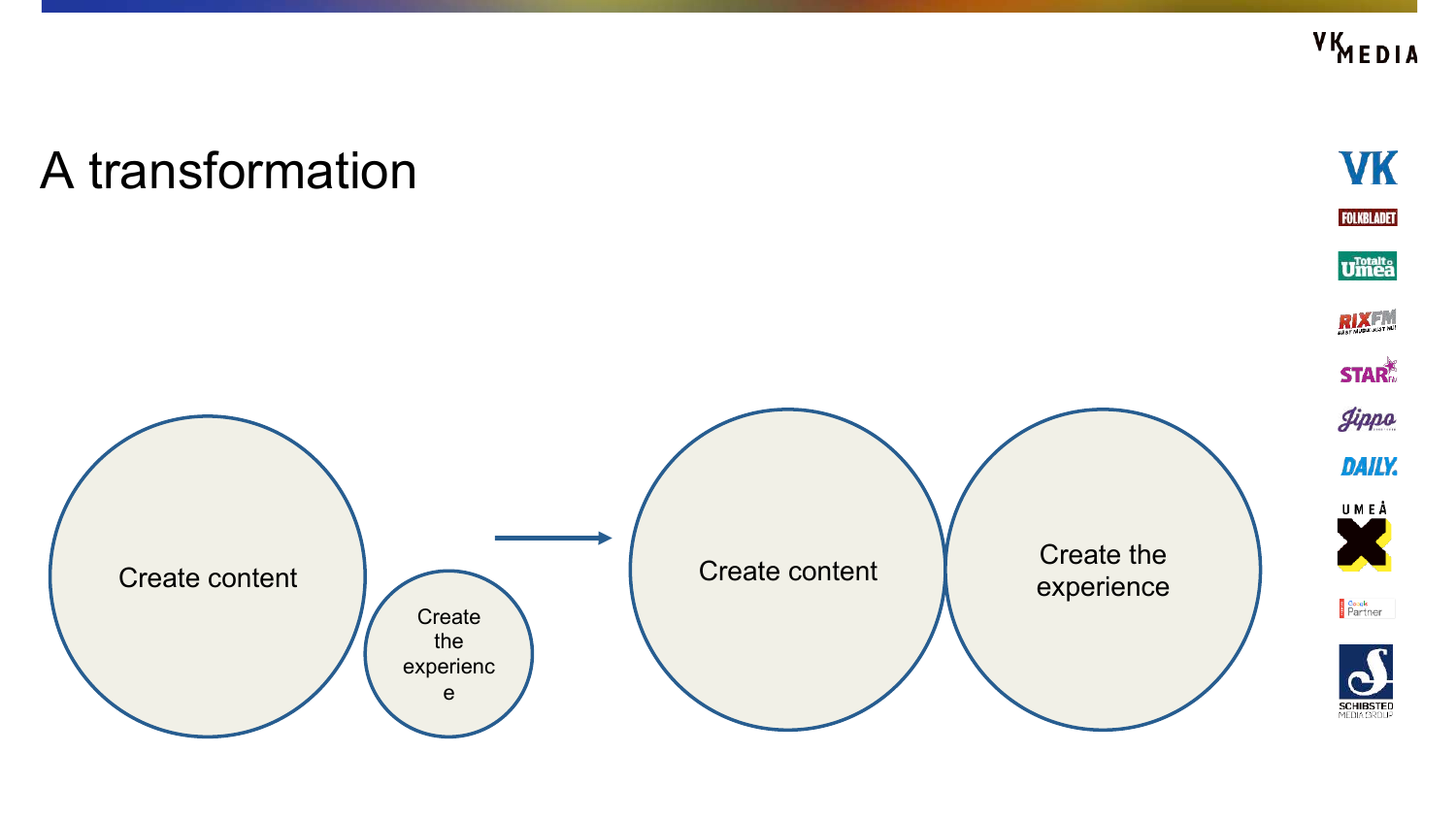# Why personalize?

#### Because it works!





#### Mittmedia:









RIXEM **STAR** 

Jippo

**DAILY.** 



<mark>:</mark> <sup>Google</sup><br>: Partner

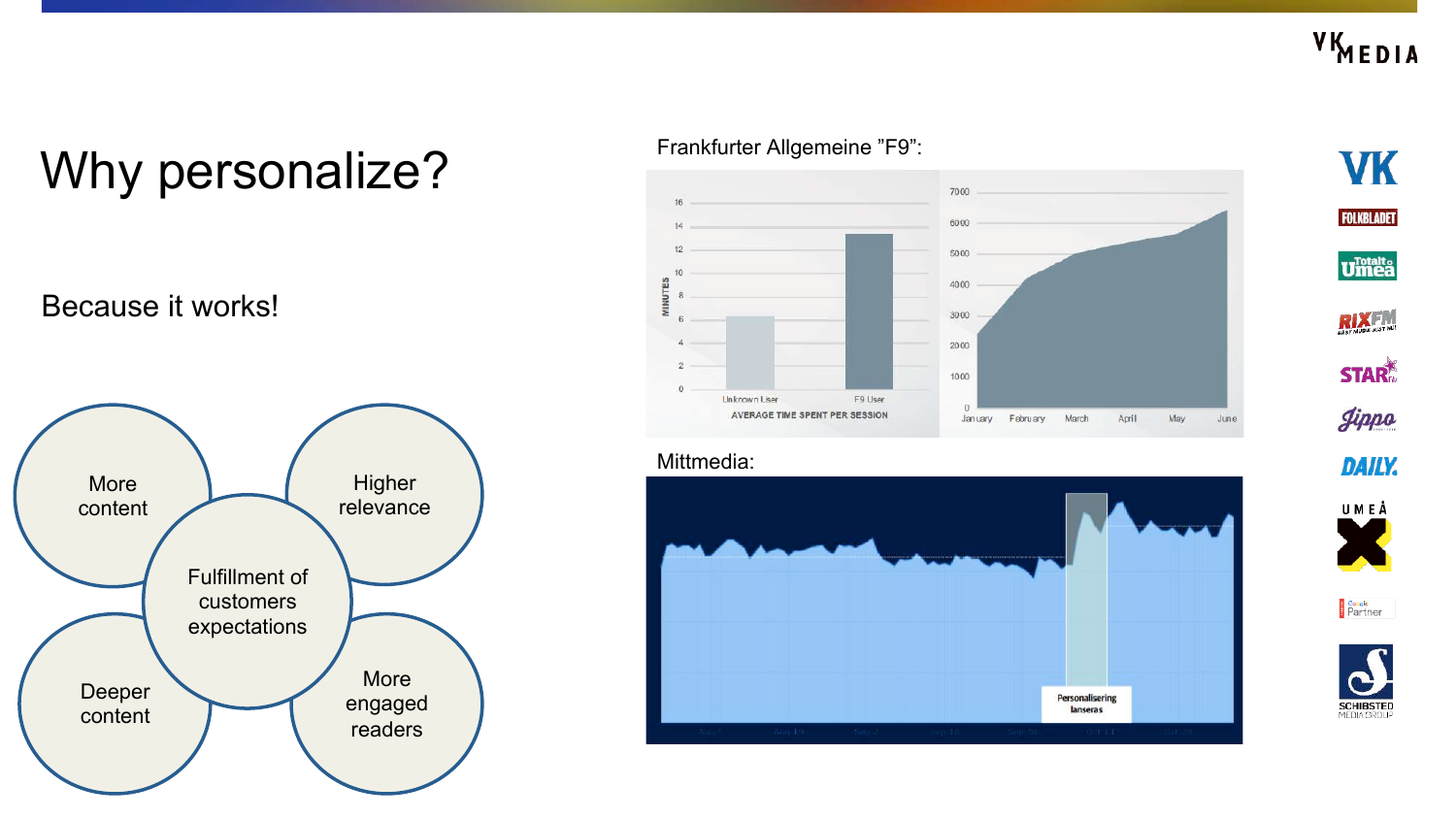

# The problem for a smaller newsroom

Personalization is only useful if you have enough content to truly personalize.

We have a small staff, that's not likely to grow larger in the coming years.

We want our journalist to focus on what they're really good at.

So how do we generate more relevant content without increasing the staff?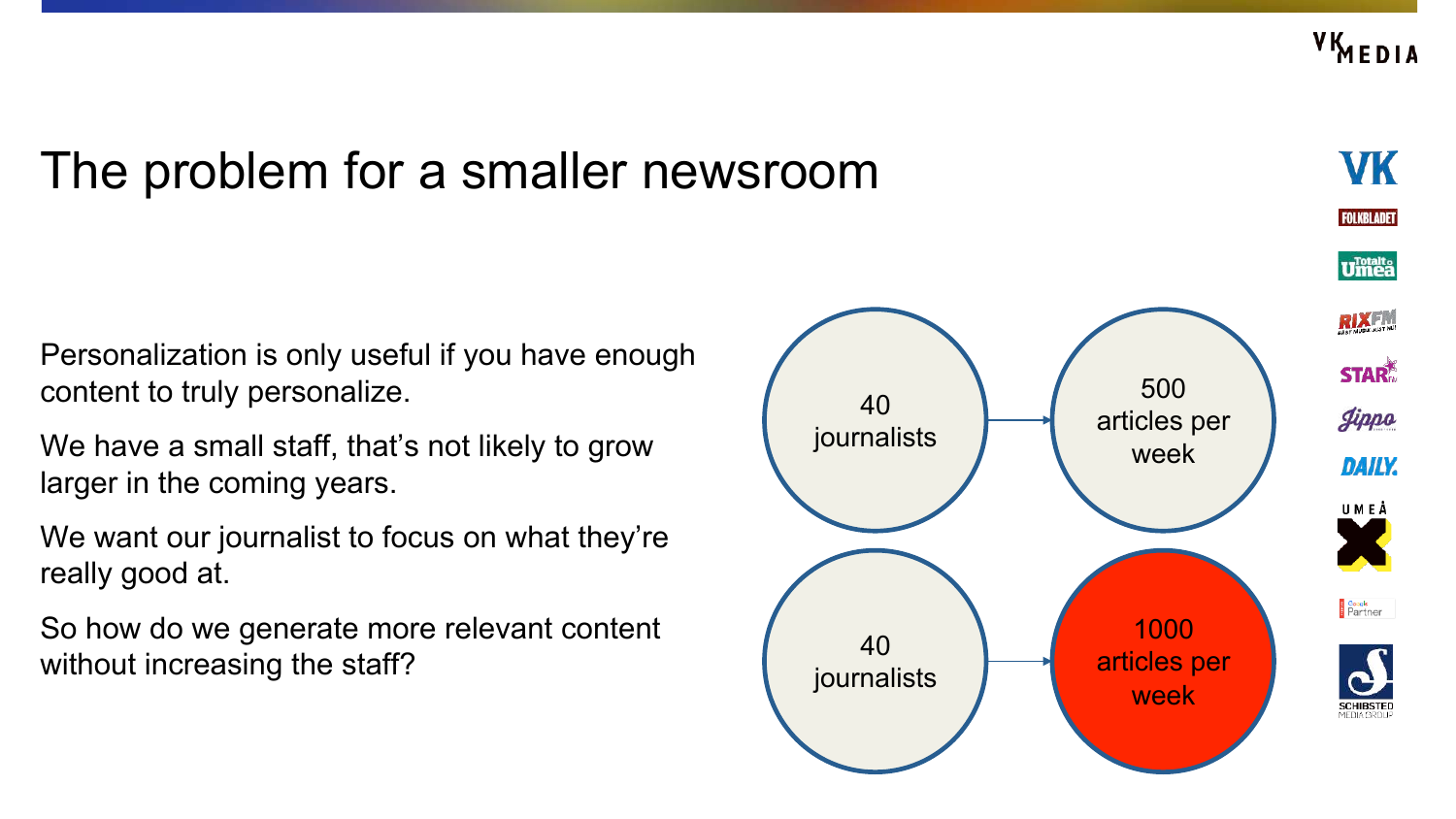**VK** 

**FOLKBLADET** 

# We build an army of robots!

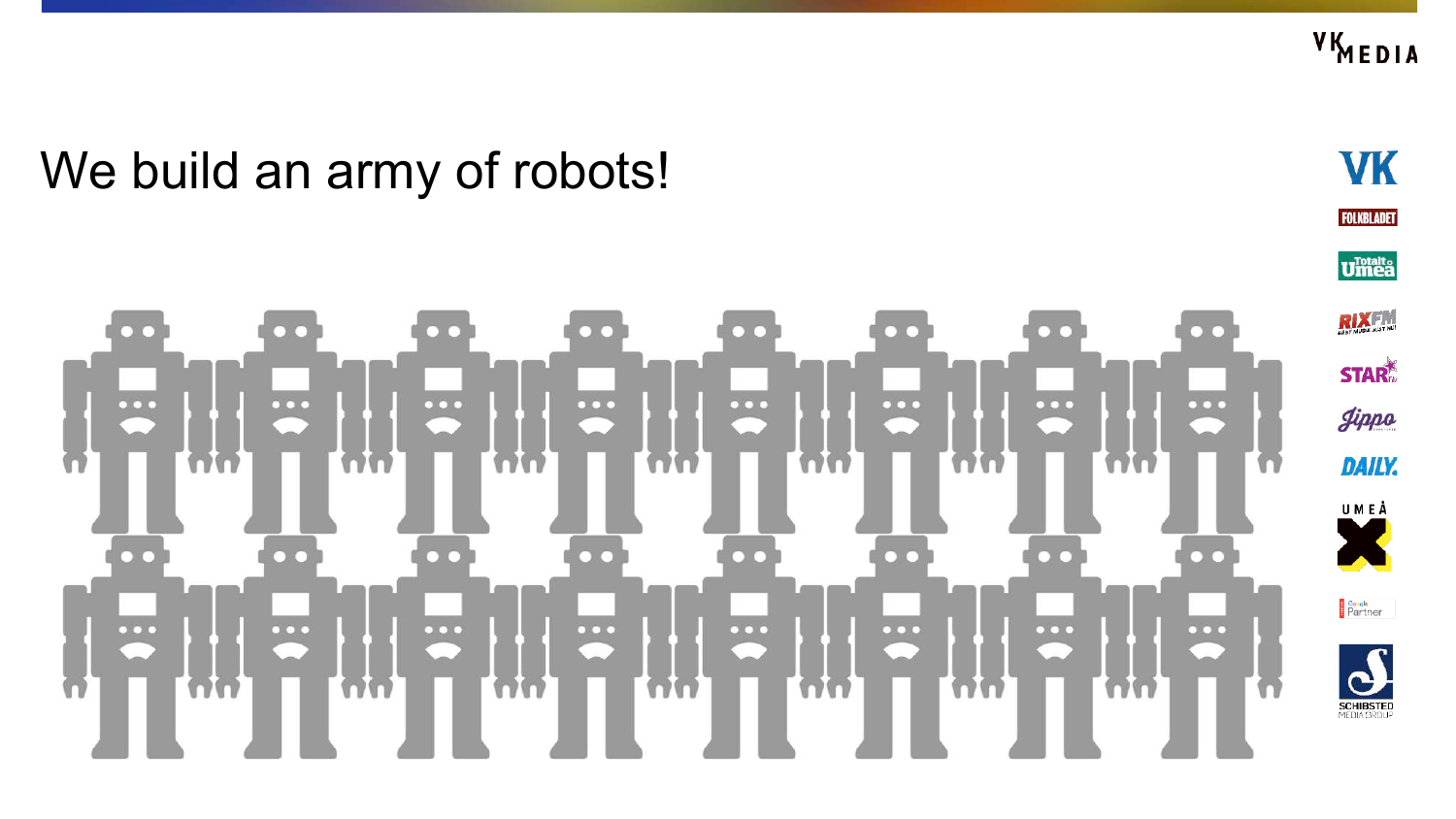**VK** 

**FOLKBLADET** 

**Umea** 

**RIXEM** 

**STAR<sup>K</sup>** 

Jippo

**DAILY.** 

UMEA

 $\sum_{i=1}^{n}$ 

<mark>:</mark> <sup>Google</sup><br>: Partner

 $\mathbf{d}$ 

**SCHIBSTED**<br>MEDIA GROUP

## Weather bot

Our first bot publishes 50 articles daily with local weather forecast for the day.

| <b>LOKALT</b>                                                                  |                              |                     |
|--------------------------------------------------------------------------------|------------------------------|---------------------|
| Tisdagens väder i Vännäs: Molnigt och 3<br>grader<br>Publicerad idag kl. 07:00 |                              |                     |
|                                                                                |                              |                     |
| Här är tisdagens väderprognos för Vännäs från SMHI.                            | Väder Vännäs                 | Följ                |
| <b>Ulf Väderrobot</b><br>redaktion@vk.se                                       | Annons<br>kvdbil             | En skönare bilaffär |
| Under morgonen blir det soligt väder och en temperatur på 3 grader. Vi får en  |                              |                     |
| måttlig nordlig vind på 4.1 m/s.                                               | Varje vecka säljer           |                     |
| Fram emot lunch kan vi vänta oss molntunga skyar och temperaturen förväntas    | vi hundratals                |                     |
| förbli 3 grader. Vi får en svag nordvästlig vind på 2.8 m/s.                   | testade bilar på<br>auktion. |                     |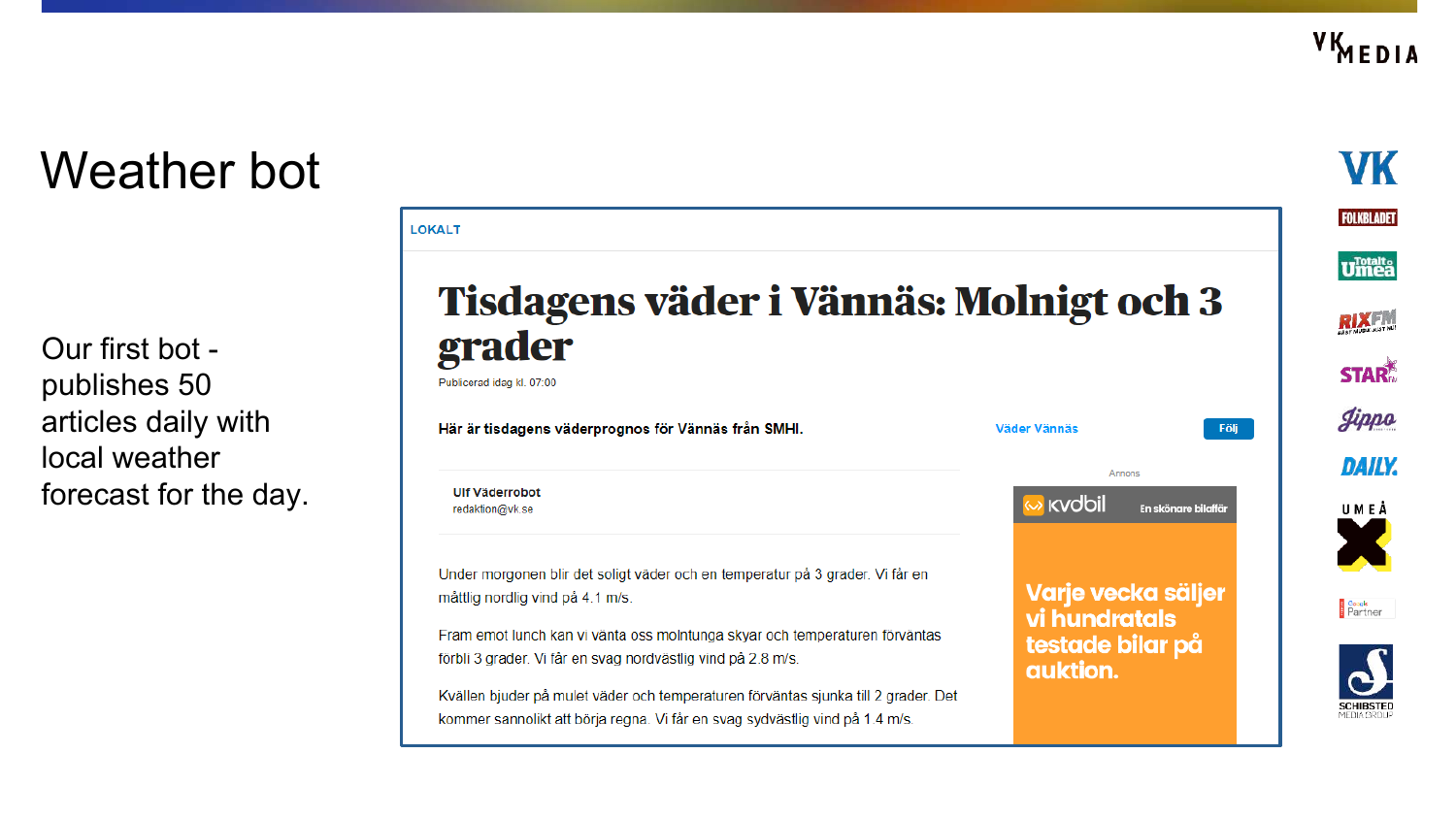## Business bot

Developed in 2017 in cooperation with United Robots

Every new company that is formed in our region - the next day we'll get an automatically generated text

Our business editor looks over the texts, adds a picture, and publishes it. If it's very interesting – own reporting added.

Weekly summary-article of all new companies.

Short articles about bankruptcies - completed with own reporting



#### Nystartat kafé i **Storuman**

NYETABLERINGAR. Nu har ett bolag startat i Storuman som ska driva ett kafé.

Den 12 juni registrerades det nya bolaget Café Akkan Aktiebolag hos Bolagsverket. Bolaget har sitt säte i Storuman och verksamhet ska vara "kaféverksamhet inklusive bakning". Styrelseordförande är Pia Elisabeth Kristiansson.

Café Akkan Aktiebolag har ett aktiekapital på 50 000 kronor.

**United Robots** Publicerad 25 jun - Uppdaterad 26 jun

Prisvärt höj- & sänkbart elbord för ombedelbar leverans! Ring oss på 090-15 36 00  $=$   $N$   $k$   $\rightarrow$ 

För Företag och Konto

Annons



<mark>:</mark> Geogle<br>: Partner

**DAILY.** 

UMEA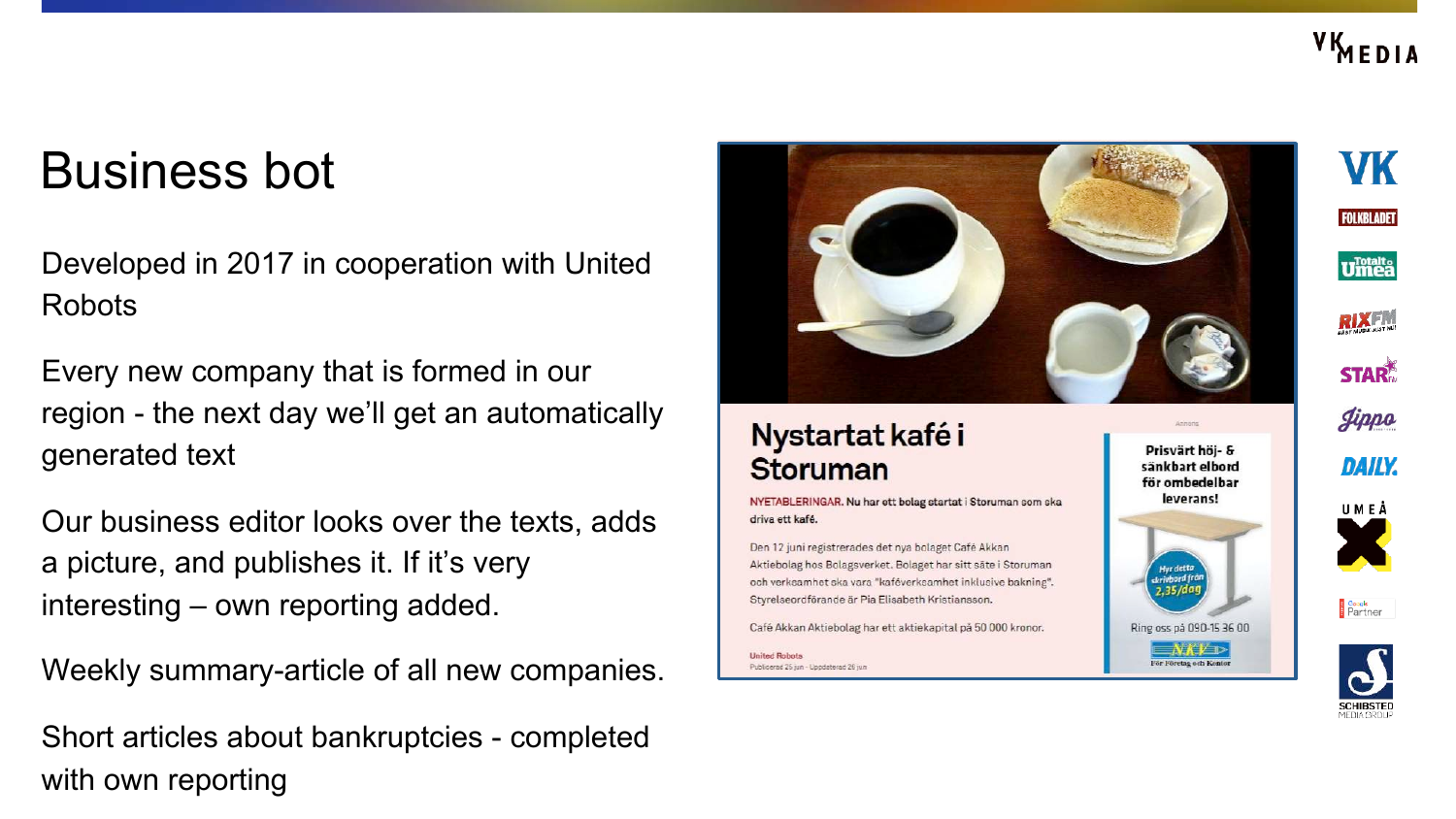# Homeowners bot

Developed by United Robots and Mittmedia

Uses data from Sweden's Land Registration Authority

Every property that's sold in our region generates an article:

- who sold it to who
- the price
- the location
- information about the property
- information about other sales in the area
- Picture from google street view

The AI finds the most interesting angle

#### 24-åring ny ägare till 70-talshus i Skelleftehamn - prislappen: 630 000 **kronor**

VK<sub>MEDIA</sub>

**VK** 

**FOLKBLADET** 

**Umea** 

**REAL PROPERTY AND** 

**STAR** 

Jippo

**DAILY.** 

UMEA

<mark>:</mark> Geogle<br>: Partner

Publicerad idag kl. 09:26 - Uppdaterad idag kl. 09:26

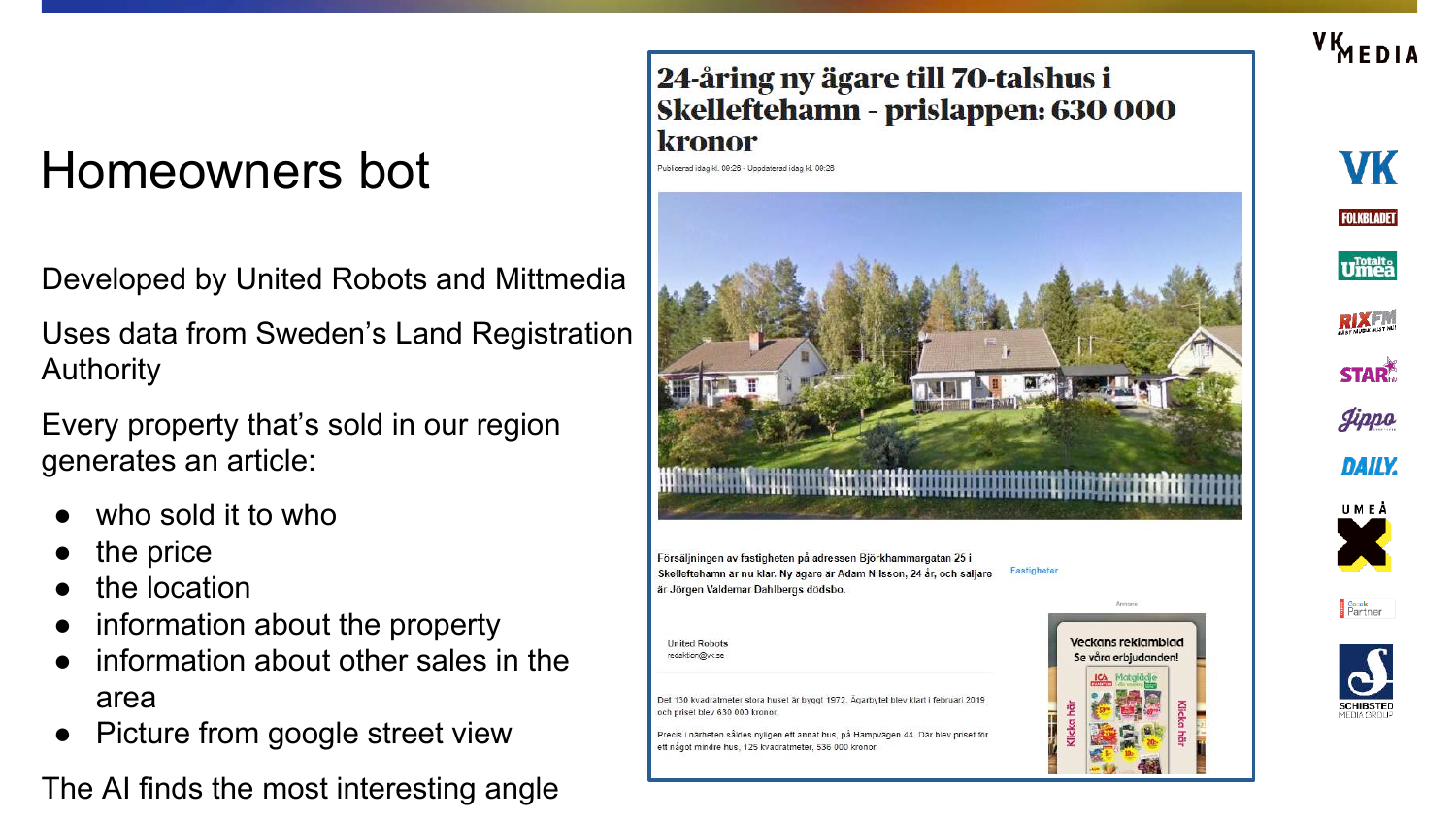# Sports bot

Developed by United Robots

Writes articles about every lower level match in soccer, hockey, floorball, handball, basketball and more.

Relies on data from Everysport

Recently added an automated Q&A feature

#### **ISHOCKEY**

## Formstarka Björklöven vann borta mot **Härnösand**

Publicerad idag kl. 10:34 - Uppdaterad idag kl. 10:37

| Formstarka Björklöven vann tämligen väntat borta i J20 Elit norra i |
|---------------------------------------------------------------------|
| hockey mot AIK Härnösand föll Björklöven. Matchen slutade 2–11 (0-  |
| $2, 1-8, 1-1)$                                                      |

#### **United Robots**

redaktion@vk.se

Det betyder att Björklöven har fem segrar i rad, medan AIK Härnösand har fyra förluster i följd.

Hemmalagets mål gjordes av Adam Blixt och Marcus Libell, medan bortalagets mål noterades på Björn Gabrielsson 3, Joakim Valjemot 2, Emil Norberg 2, Jacob Henriksson, Robin Johansson, Oliver Schönfeldt och Gabriel Österberg.

Med två omgångar kvar är AIK Härnösand på tionde plats i tabellen, och Björklöven leder serien.

I nästa match möter AIK Härnösand Kiruna AIF hemma på lördag 2 mars 15.00.

| <b>J20 Elit norra</b> |  |
|-----------------------|--|
| Björklöven            |  |
| <b>Ishockey</b>       |  |





Läs mer











Fol







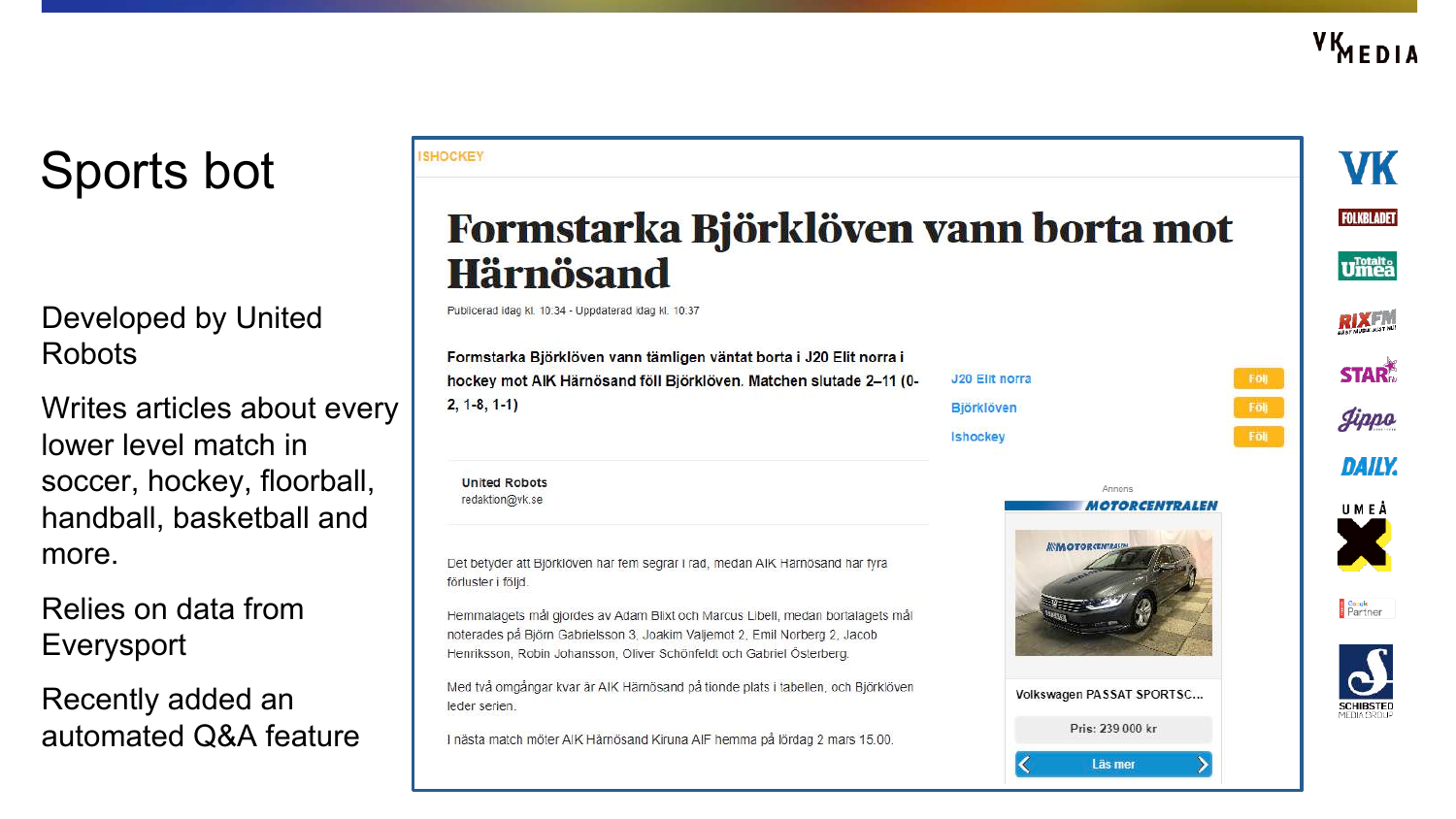

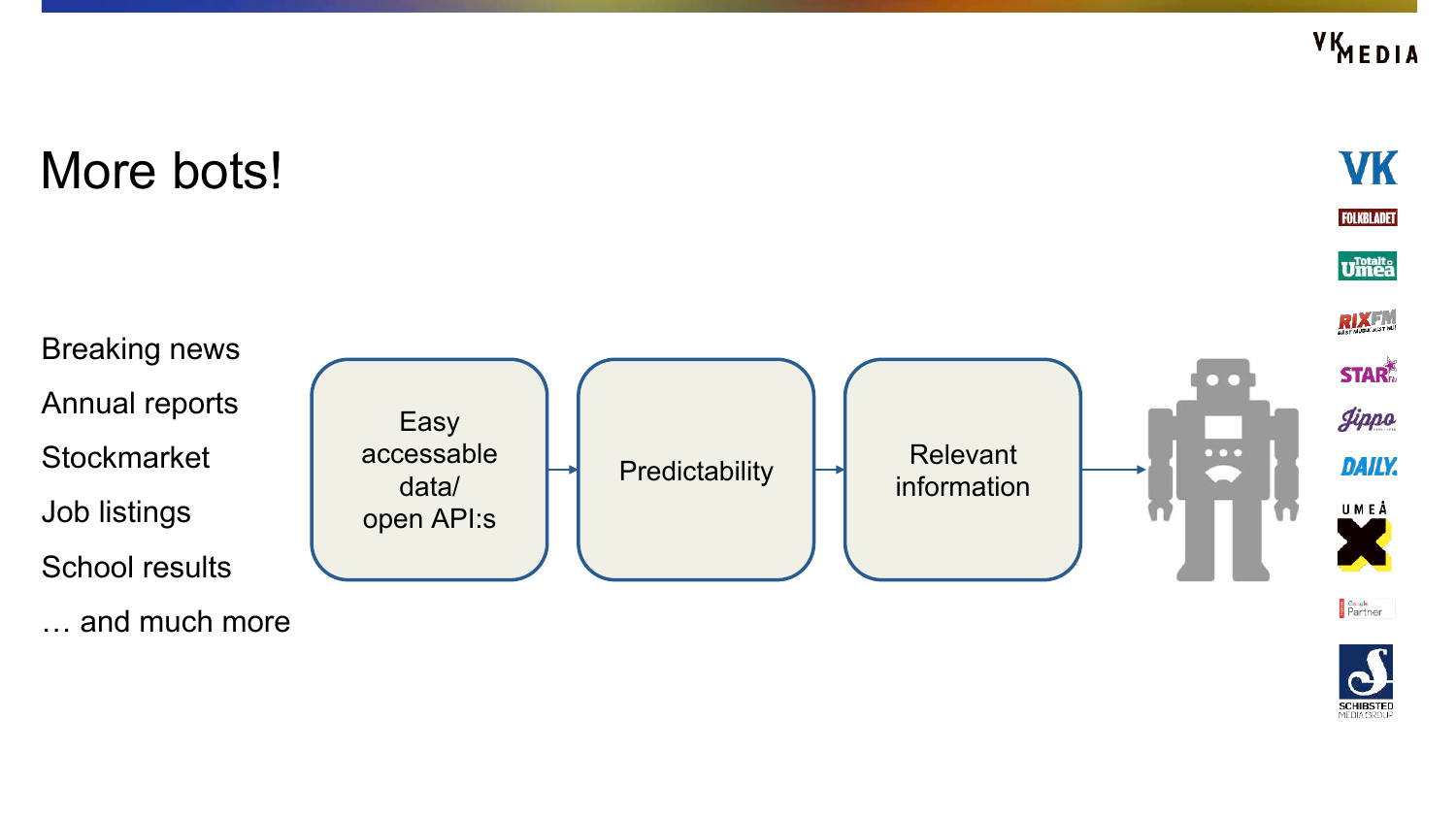VK

**FOLKBLADET** 

**Umea** 

**RANGE AND REAL PROPERTY** 

**STAR<sup>K</sup>** 

Jippo

**DAILY.** 

UMEA

<mark>:</mark> Geogle<br>: Partner

# So how useful are the robots?

Quality needs to be good, but not great

"Covers the bases" - frees time for in depth reportional vind väntas

Drives conversion

Helps us discover stories

More content - foundation for personalization

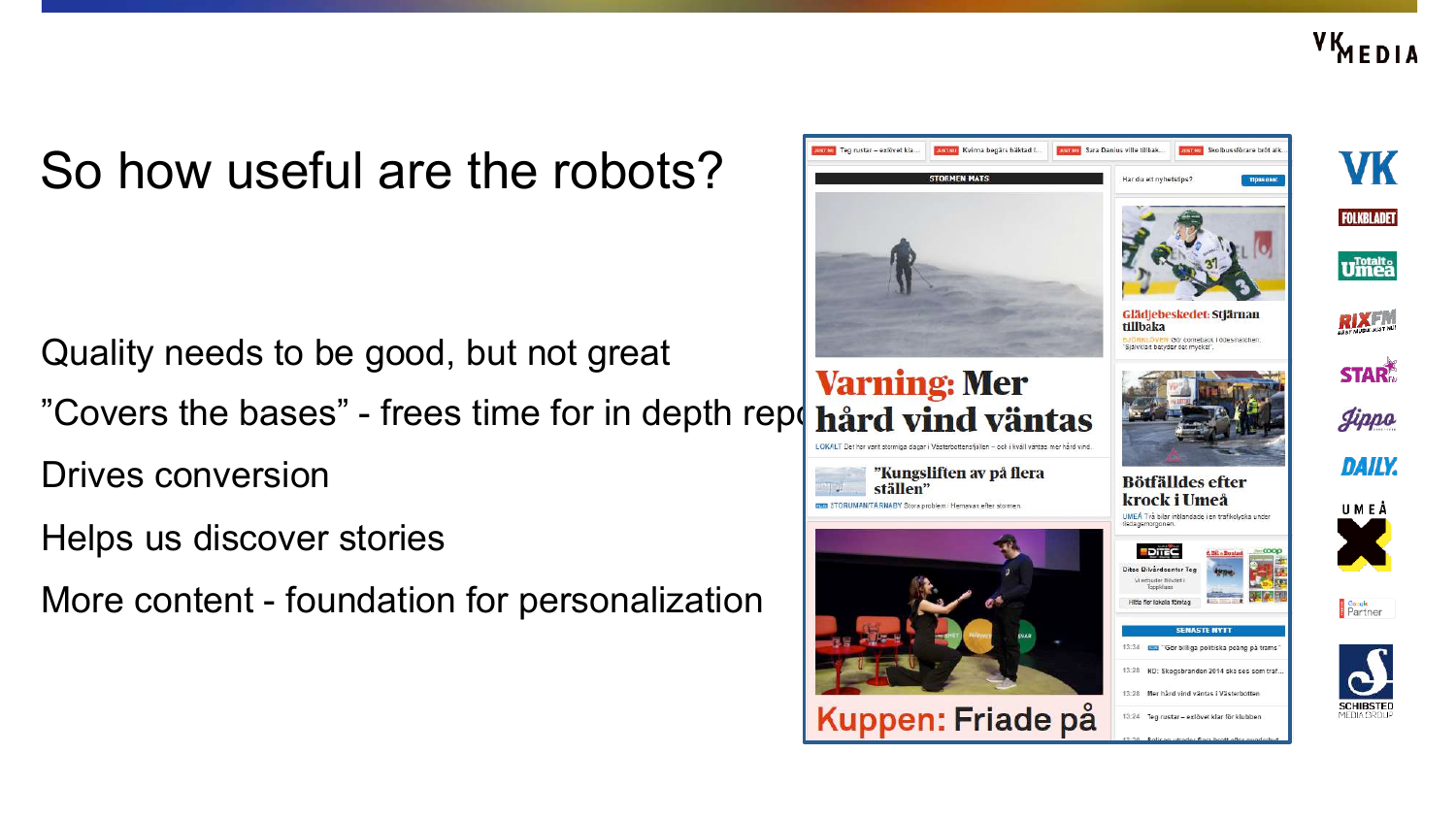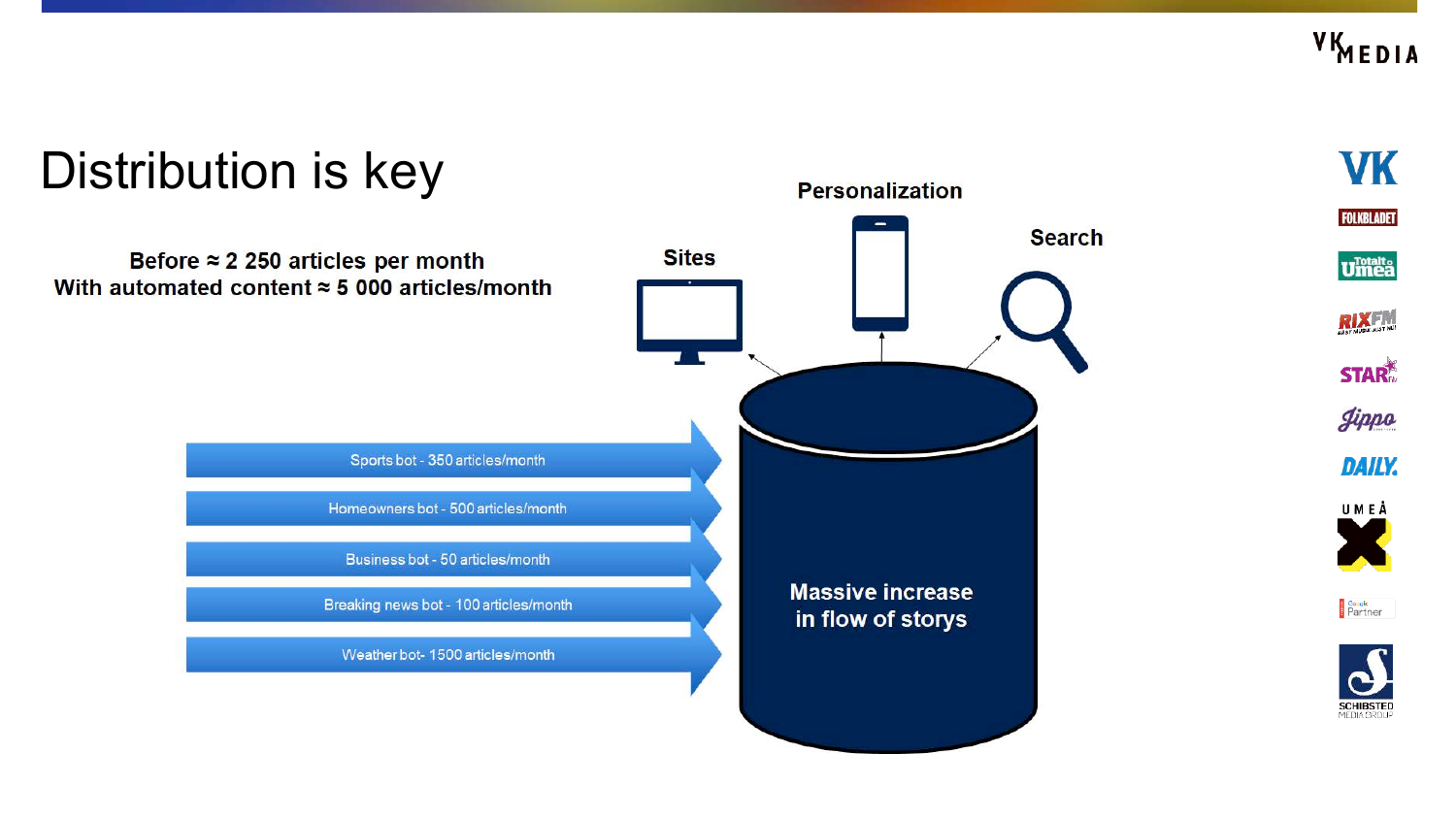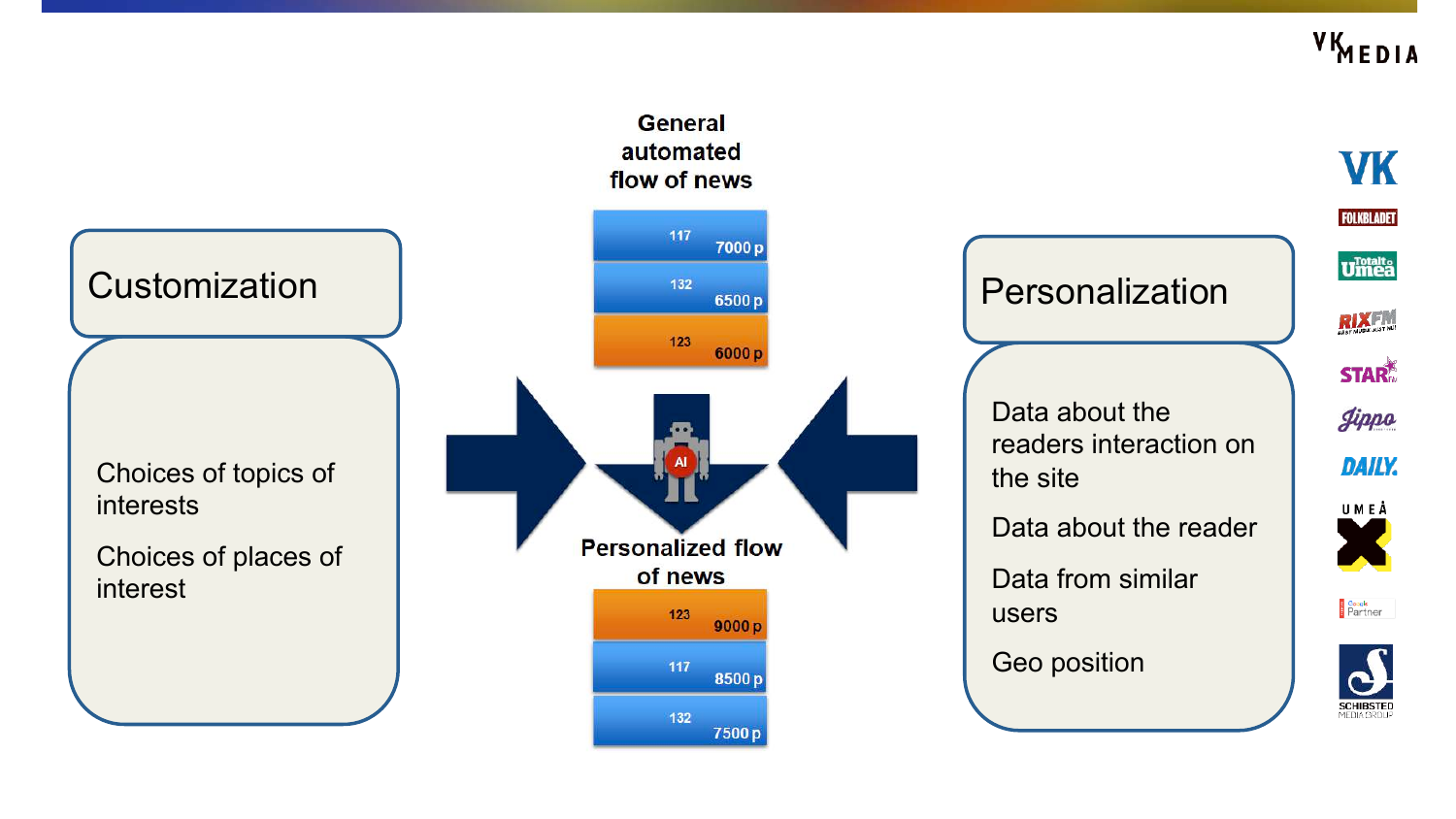Vision of an automated, personalized newsflow